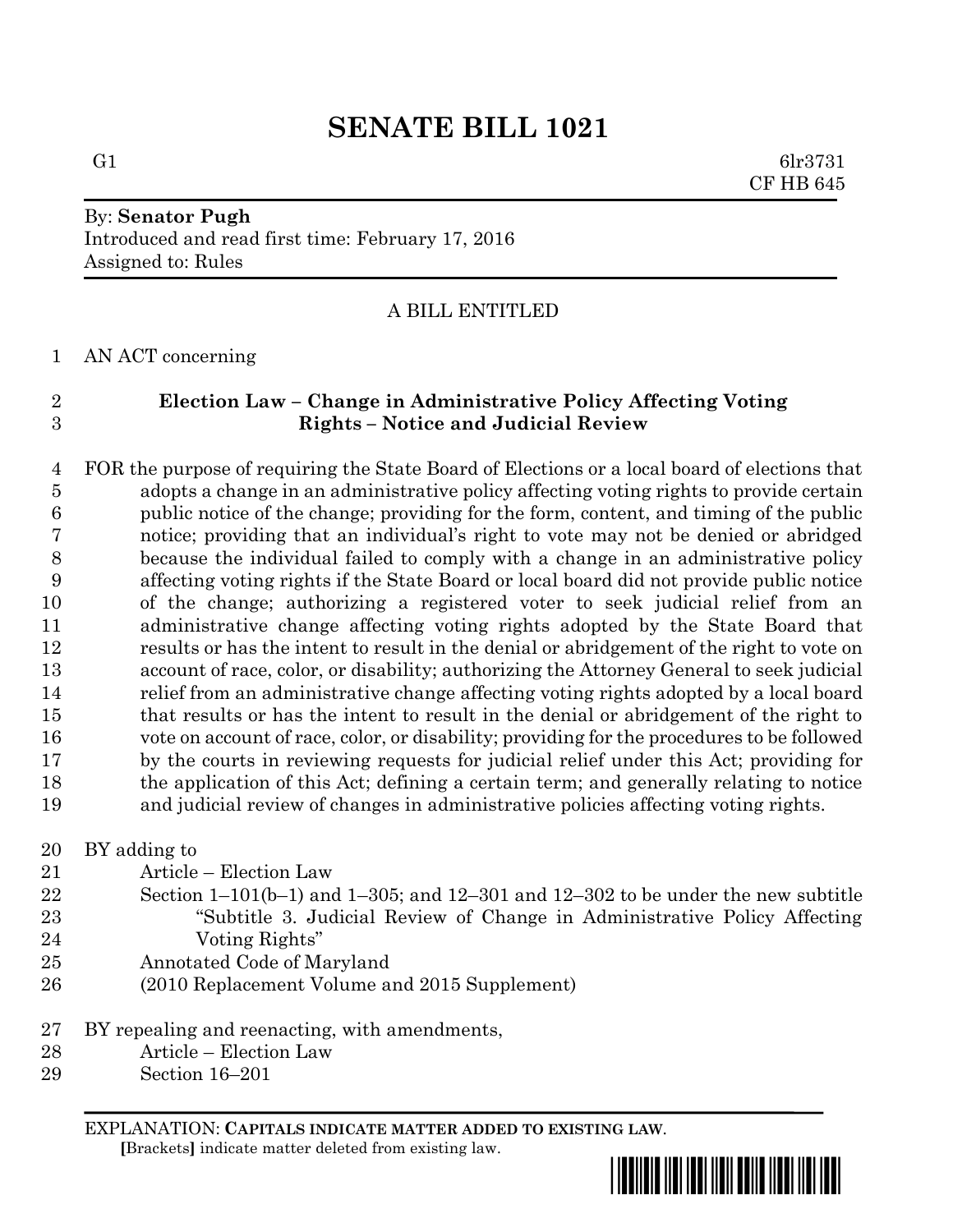|                               | $\overline{2}$<br><b>SENATE BILL 1021</b>                                                                                                                                                                                                                                              |
|-------------------------------|----------------------------------------------------------------------------------------------------------------------------------------------------------------------------------------------------------------------------------------------------------------------------------------|
| $\mathbf 1$<br>$\overline{2}$ | Annotated Code of Maryland<br>(2010 Replacement Volume and 2015 Supplement)                                                                                                                                                                                                            |
| 3<br>4                        | SECTION 1. BE IT ENACTED BY THE GENERAL ASSEMBLY OF MARYLAND,<br>That the Laws of Maryland read as follows:                                                                                                                                                                            |
| $\overline{5}$                | <b>Article - Election Law</b>                                                                                                                                                                                                                                                          |
| 6                             | $1 - 101.$                                                                                                                                                                                                                                                                             |
| 7<br>8<br>9                   | (B-1) "ADMINISTRATIVE POLICY AFFECTING VOTING RIGHTS" MEANS ANY<br>ACTION RELATING TO VOTER REGISTRATION, PROVISIONAL VOTING, ABSENTEE<br>VOTING, OR THE LOCATION OF A POLLING PLACE OR EARLY VOTING CENTER.                                                                           |
| 10                            | $1 - 305.$                                                                                                                                                                                                                                                                             |
| 11<br>12<br>13<br>14          | IF THE STATE BOARD OR A LOCAL BOARD ADOPTS A CHANGE IN AN<br>(A)<br>ADMINISTRATIVE POLICY AFFECTING VOTING RIGHTS, THE STATE BOARD AND, IF<br>APPLICABLE, THE LOCAL BOARD THAT ADOPTED THE CHANGE SHALL PROVIDE<br>REASONABLE PUBLIC NOTICE OF THE CHANGE AS PROVIDED IN THIS SECTION. |
| 15                            | (B)<br>THE PUBLIC NOTICE SHALL:                                                                                                                                                                                                                                                        |
| 16                            | (1)<br>BE IN A REASONABLY CONVENIENT AND ACCESSIBLE FORMAT;                                                                                                                                                                                                                            |
| 17                            | BE PROMINENTLY POSTED ON THE WEB SITE OF THE:<br>(2)                                                                                                                                                                                                                                   |
| 18                            | (I)<br><b>STATE BOARD; AND</b>                                                                                                                                                                                                                                                         |
| 19<br>20                      | (II)<br>LOCAL BOARD THAT ADOPTED<br><b>THE</b><br>CHANGE,<br>IF<br>APPLICABLE;                                                                                                                                                                                                         |
| 21<br>22<br>23<br>24          | (3)<br>INCLUDE A CONCISE DESCRIPTION OF THE CHANGE, INCLUDING<br>THE DIFFERENCE BETWEEN THE NEW ADMINISTRATIVE POLICY AFFECTING VOTING<br>RIGHTS AND THE ADMINISTRATIVE POLICY AFFECTING VOTING RIGHTS THAT WAS<br>PREVIOUSLY IN EFFECT; AND                                           |
| 25<br>26                      | (4)<br>BE PROVIDED WITHIN 48 HOURS OF THE ADOPTION OF THE<br>CHANGE.                                                                                                                                                                                                                   |
| $\rm 27$<br>28<br>29          | THE RIGHT TO VOTE OF AN INDIVIDUAL MAY NOT BE DENIED OR<br>(C)<br>ABRIDGED BECAUSE THE INDIVIDUAL FAILS TO COMPLY WITH A CHANGE IN AN<br>ADMINISTRATIVE POLICY AFFECTING VOTING RIGHTS IF THE STATE BOARD AND, IF                                                                      |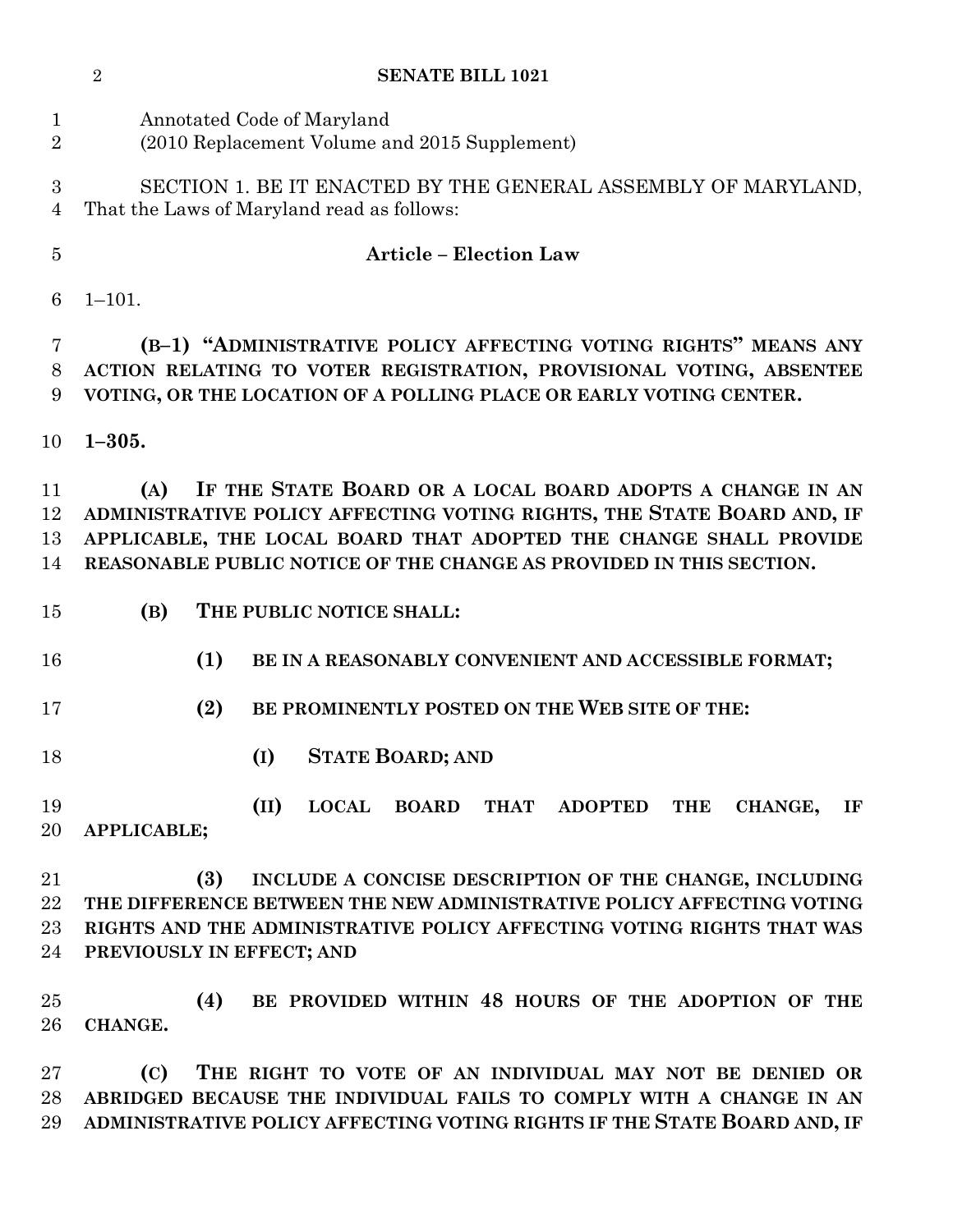### **SENATE BILL 1021** 3

 **APPLICABLE, THE LOCAL BOARD THAT ADOPTED THE CHANGE DID NOT PROVIDE THE PUBLIC NOTICE REQUIRED UNDER THIS SECTION. SUBTITLE 3. JUDICIAL REVIEW OF CHANGE IN ADMINISTRATIVE POLICY AFFECTING VOTING RIGHTS. 12–301. IF A CHANGE IN AN ADMINISTRATIVE POLICY AFFECTING VOTING RIGHTS THAT VIOLATES § 16–201(A)(7) OF THIS ARTICLE IS ADOPTED BY: (1) THE STATE BOARD, A REGISTERED VOTER MAY SEEK JUDICIAL RELIEF IN THE APPROPRIATE CIRCUIT COURT; OR (2) A LOCAL BOARD, THE ATTORNEY GENERAL MAY SEEK JUDICIAL RELIEF IN THE APPROPRIATE CIRCUIT COURT. 12–302. (A) EXCEPT AS OTHERWISE PROVIDED IN THIS SECTION, A PROCEEDING UNDER THIS SUBTITLE SHALL BE CONDUCTED IN ACCORDANCE WITH THE MARYLAND RULES. (B) THE CIRCUIT COURT SHALL HEAR AND DETERMINE THE MATTER AS EXPEDITIOUSLY AS THE CIRCUMSTANCES REQUIRE. (C) IF THE CIRCUIT COURT DETERMINES THAT A VIOLATION OF § 1–306 OF THIS ARTICLE HAS OCCURRED, THE COURT MAY ORDER ANY RELIEF THAT THE COURT CONSIDERS APPROPRIATE UNDER THE CIRCUMSTANCES. (D) A DETERMINATION OF THE COURT UNDER SUBSECTION (C) OF THIS SECTION SHALL BE BASED ON CLEAR AND CONVINCING EVIDENCE. (E) THE GRANT OF A REMEDY BY THE CIRCUIT COURT UNDER SUBSECTION (C) OF THIS SECTION DOES NOT PRECLUDE ANY OTHER REMEDY AVAILABLE TO A PERSON UNDER STATE OR FEDERAL LAW. (F) (1) AN APPEAL OF A DECISION OF THE CIRCUIT COURT UNDER SUBSECTION (C) OF THIS SECTION SHALL BE TAKEN DIRECTLY TO THE COURT OF** 

**APPEALS WITHIN 5 DAYS OF THE DATE OF THE DECISION.**